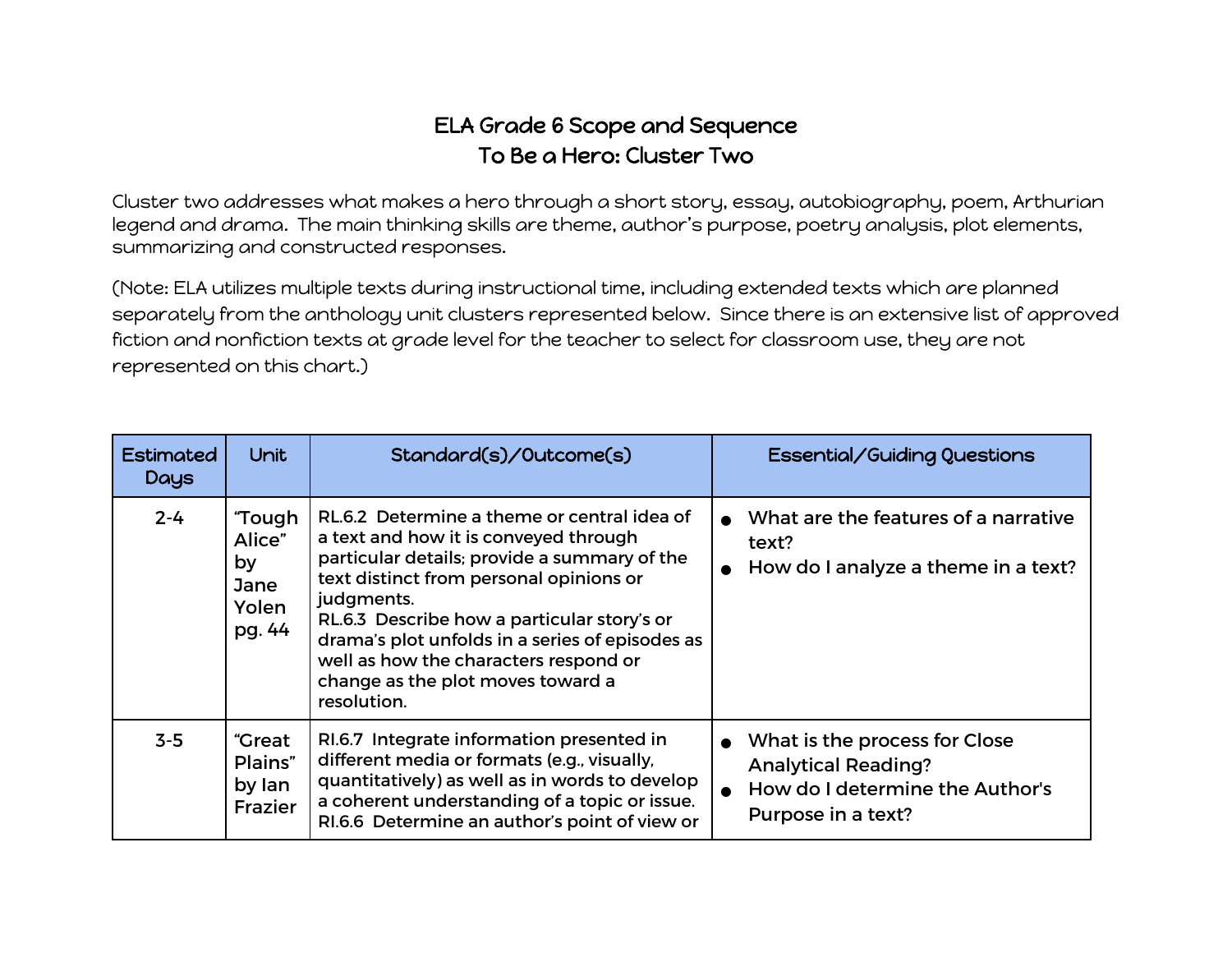|       | pg. 54                                                                      | purpose in a text and explain how it is<br>conveyed in a text.<br>RI.6.1 Cite textual evidence to support<br>analysis of what the text says explicitly as<br>well as inferences drawn from the text.                                                                                                                                                                                                                                                                                                                                                                                         |                        | • What is the effective and correct<br>use of the semicolon?<br>How do I write an effective<br><b>Constructed Response?</b>                                                                          |
|-------|-----------------------------------------------------------------------------|----------------------------------------------------------------------------------------------------------------------------------------------------------------------------------------------------------------------------------------------------------------------------------------------------------------------------------------------------------------------------------------------------------------------------------------------------------------------------------------------------------------------------------------------------------------------------------------------|------------------------|------------------------------------------------------------------------------------------------------------------------------------------------------------------------------------------------------|
| $3-5$ | "The<br>Letter<br>A" by<br>Christy<br><b>Brown</b><br>pg. 56                | RL.6.2 Determine a theme or central idea of<br>a text and how it is conveyed through<br>particular details; provide a summary of the<br>text distinct from personal opinions or<br>judgments.<br>RI.6.6 Determine an author's point of view or<br>purpose in a text and explain how it is<br>conveyed in a text.<br>RI.6.7 Integrate information presented in<br>different media or formats (e.g., visually,<br>quantitatively) as well as in words to develop<br>a coherent understanding of a topic or issue.                                                                              | $\bullet$<br>$\bullet$ | How do I practice Close Analytical<br>Reading?<br>What is the process for extracting<br>the theme from the details of a<br>text?<br>How do I write an effective<br><b>Constructed Response?</b>      |
| $3-5$ | <b>Those</b><br>Winter<br>Sunda<br>ys" by<br>Robert<br>Hayde<br>n<br>pg. 63 | RL.6.1 Cite textual evidence to support<br>analysis of what the text says explicitly as<br>well as inferences drawn from the text.<br>RL.6.3 Describe how a particular story's or<br>drama's plot unfolds in a series of episodes as<br>well as how the characters respond or<br>change as the plot moves toward a<br>resolution.<br>RL.6.4 Determine the meaning of words and<br>phrases as they are used in a text, including<br>figurative and connotative meanings; analyze<br>the impact of a specific word choice on<br>meaning and tone.<br>RL.6.5 Analyze how a particular sentence, | $\bullet$              | How do I practice Close Analytical<br>Reading?<br>How do I effectively analyze poetry,<br>and how does it differ from other<br>texts?<br>How do I write an effective<br><b>Constructed Response?</b> |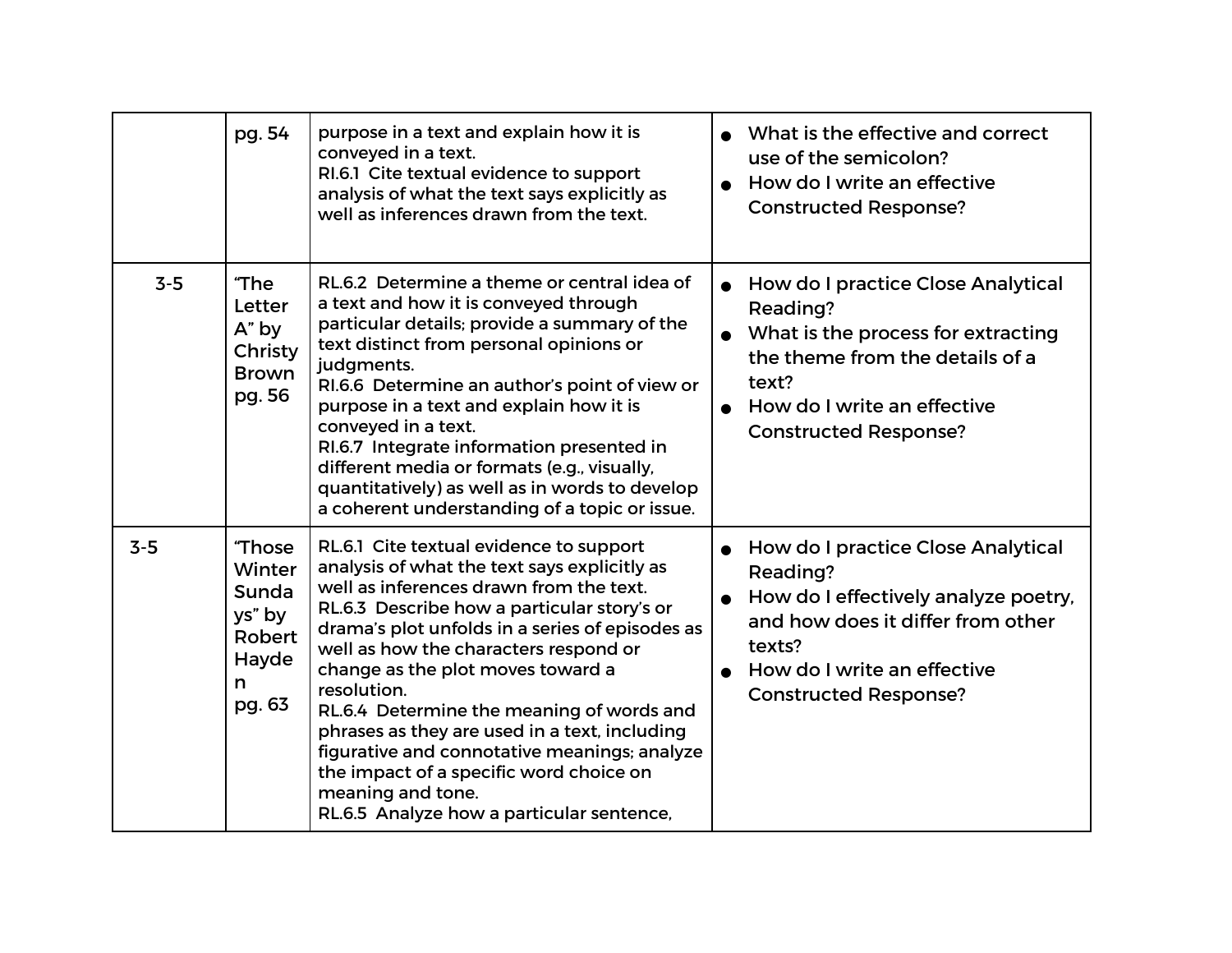| in terms of their approaches to similar<br>themes and topics.<br>W.6.1.a Introduce claim(s) and organize the<br>reasons and evidence clearly.<br>W.6.1.b Support claim(s) with clear reasons<br>and relevant evidence, using credible sources<br>and demonstrating an understanding of the<br>topic or text. |  | chapter, scene, or stanza fits into the overall<br>structure of a text and contributes to the<br>development of the theme, setting, or plot.<br>RL.6.9 Compare and contrast texts in<br>different forms or genres (e.g., stories and<br>poems, historical novels and fantasy stories) |  |
|--------------------------------------------------------------------------------------------------------------------------------------------------------------------------------------------------------------------------------------------------------------------------------------------------------------|--|---------------------------------------------------------------------------------------------------------------------------------------------------------------------------------------------------------------------------------------------------------------------------------------|--|
|--------------------------------------------------------------------------------------------------------------------------------------------------------------------------------------------------------------------------------------------------------------------------------------------------------------|--|---------------------------------------------------------------------------------------------------------------------------------------------------------------------------------------------------------------------------------------------------------------------------------------|--|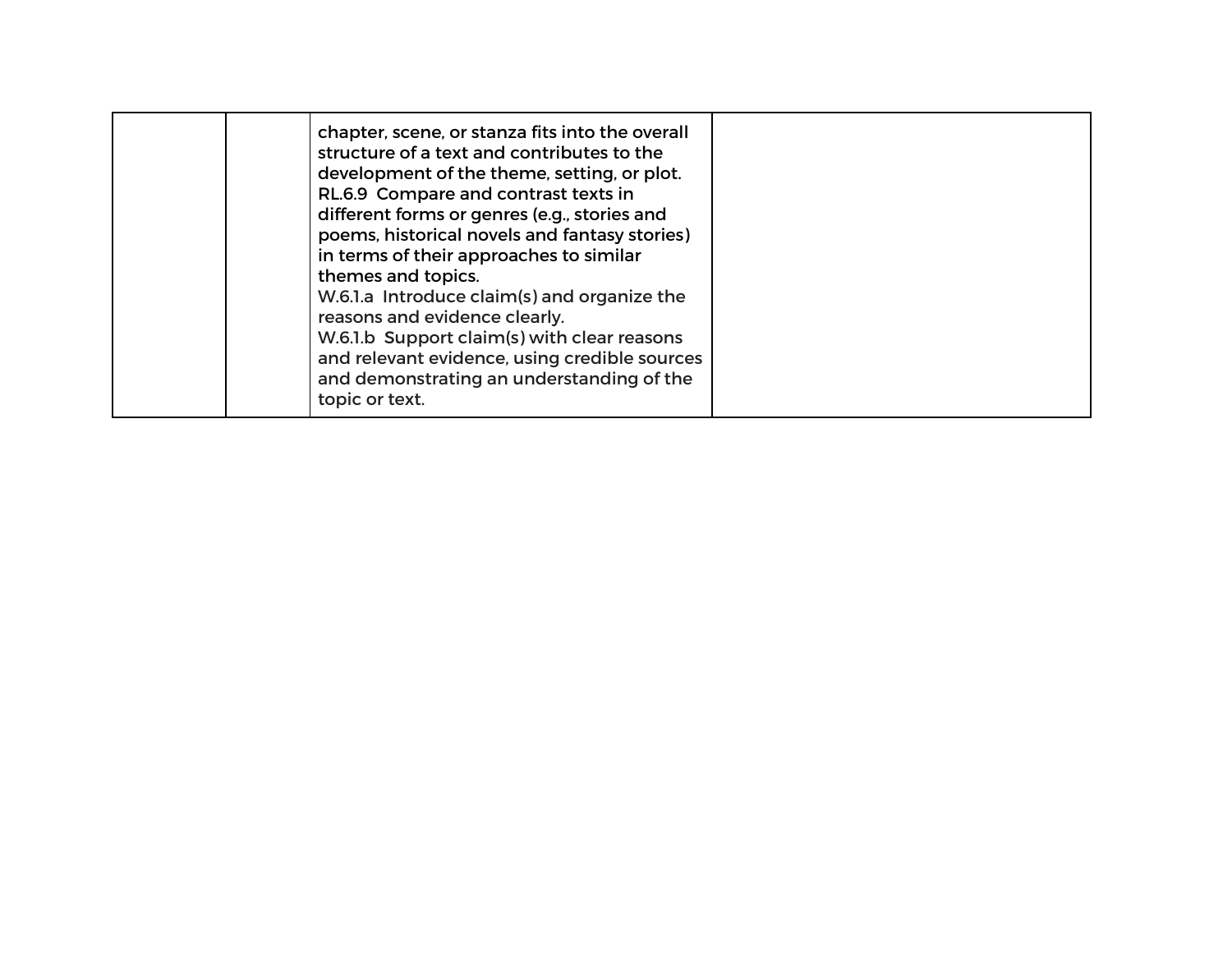| $3 - 5$ | "Sir<br><b>Bors</b><br><b>Fights</b><br>for a<br>Lady"<br>by<br>Rosem<br>ary<br><b>Sutcliff</b><br>pg. 64 | RL.6.1 Cite textual evidence to support<br>analysis of what the text says explicitly as<br>well as inferences drawn from the text.<br>RL.6.3 Describe how a particular story's or<br>drama's plot unfolds in a series of episodes as<br>well as how the characters respond or<br>change as the plot moves toward a<br>resolution.<br>RL.6.4 Determine the meaning of words and<br>phrases as they are used in a text, including<br>figurative and connotative meanings; analyze<br>the impact of a specific word choice on<br>meaning and tone.<br>W.6.1 Write arguments to support claims<br>with clear reasons and relevant evidence.<br>W.6.1.c Use words, phrases, and clauses to<br>clarify the relationships among claim(s) and<br>reasons.<br>W.6.1.e Provide a concluding statement or<br>section that follows from the argument<br>presented.<br>SL.6.1 Engage effectively in a range of<br>collaborative discussions (one-on-one, in<br>groups, and teacher-led) with diverse<br>partners on grade 6 topics, texts, and issues,<br>building on others' ideas and expressing their<br>own clearly.<br>SL.6.1.c Pose and respond to specific<br>questions with elaboration and detail by<br>making comments that contribute to the<br>topic, text, or issue under discussion. | What are the elements of plot<br>structure and what purpose do they<br>serve?<br>How do I analyze an author's<br><b>Character Development?</b><br>How do I share ideas with others.<br>practice active listening, and<br>contribute meaningfully to the<br>group?<br>How do I write an effective<br><b>Constructed Response?</b> |
|---------|-----------------------------------------------------------------------------------------------------------|---------------------------------------------------------------------------------------------------------------------------------------------------------------------------------------------------------------------------------------------------------------------------------------------------------------------------------------------------------------------------------------------------------------------------------------------------------------------------------------------------------------------------------------------------------------------------------------------------------------------------------------------------------------------------------------------------------------------------------------------------------------------------------------------------------------------------------------------------------------------------------------------------------------------------------------------------------------------------------------------------------------------------------------------------------------------------------------------------------------------------------------------------------------------------------------------------------------------------------------------------------------------------------------|----------------------------------------------------------------------------------------------------------------------------------------------------------------------------------------------------------------------------------------------------------------------------------------------------------------------------------|
| $3 - 5$ | "Elizab                                                                                                   | RI.6.1 Cite textual evidence to support                                                                                                                                                                                                                                                                                                                                                                                                                                                                                                                                                                                                                                                                                                                                                                                                                                                                                                                                                                                                                                                                                                                                                                                                                                               | <b>How do I practice Close Analytical</b>                                                                                                                                                                                                                                                                                        |